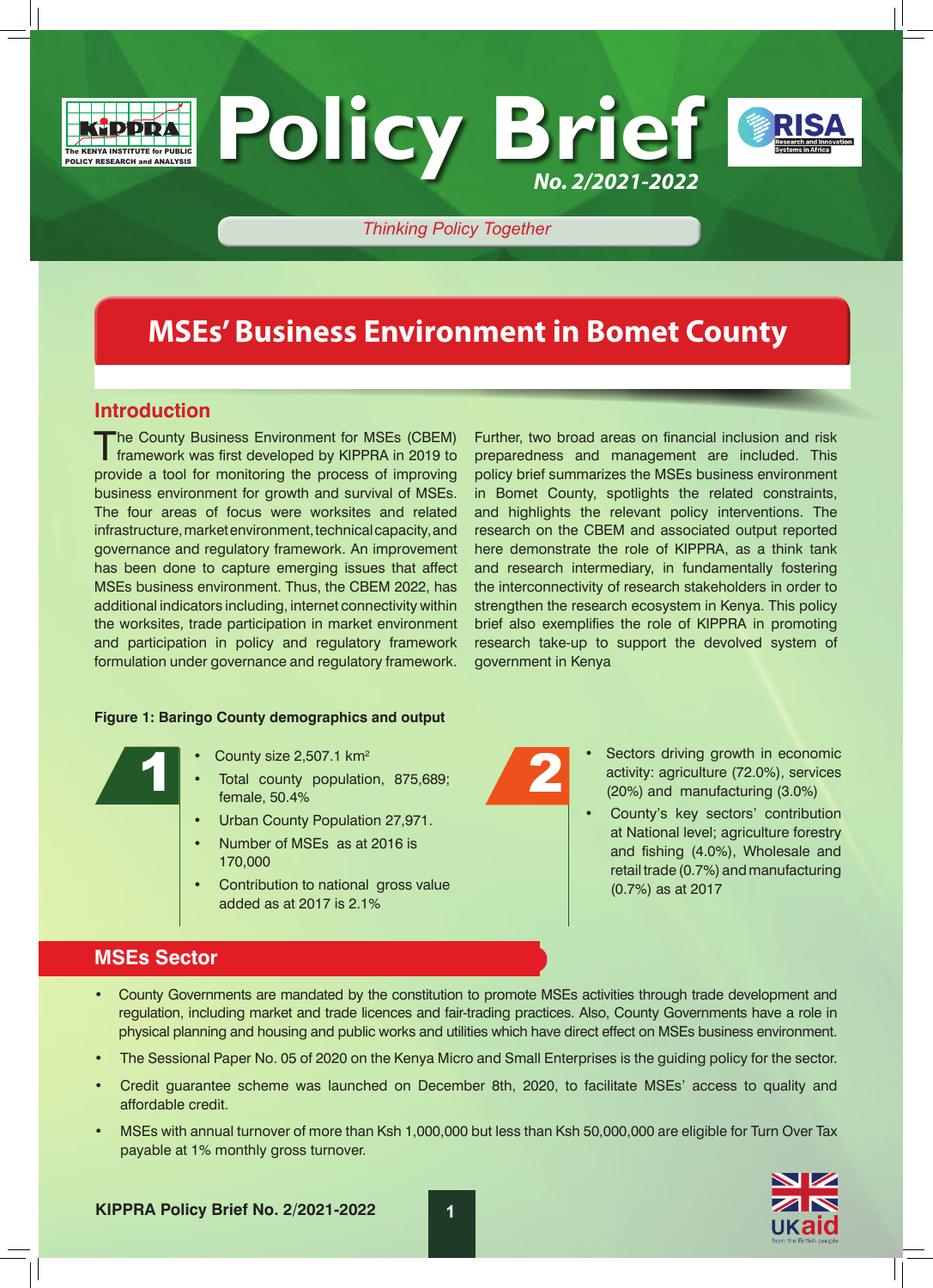

- MSEs constitute over 7.4 million of private enterprises contributing to 24% of GDP (MSME Survey, 2016).
- About 92% of all business in Kenya are MSEs constituting 95% of manufacturing enterprises (MSME Survey, 2016).
- MSEs sector employs over 14.9 million accounting for 93% of total labour force in the economy (MSME Survey, 2016).
- Youth (18-35 years) and female account for 36% and 47% of persons employed by MSEs in Kenya (MSME Survey, 2016).
- Overall, the Bomet County demographics and output are reported in Figure 1, while the County scores are presented in Figure 2

### **Challenges of MSEs**

- MSEs activities are highly vulnerable to external risks, shocks, and hazards.
- MSEs have inadequate incentives to formalize.
- Most MSEs close shop within five years of establishment.
- MSEs sector faces weak coordination and implementation of policies and programmes.
- Most MSEs have restricted access to non-collateralized, low-cost, and long-term finance.

## **MSEs Business Environment**

The scores for MSEs business environment are drawn from the CBEM (KIPPRA, 2022). The MSEs business environment is assessed using the following broad areas: worksites and related infrastructure; market environment; technical capacity; governance and regulatory framework; risk preparedness and management, and financial inclusion of MSEs. The scores

range between lowest (0) and highest (100). Bomet County scored **a total of 29.85.**



### **Figure 2: Bomet County scores**

# **Worksites and Related Infrastructure**

- Access to worksites: 40.68
- Access to common manufacturing facilities: 10.55
- Electricity connection: 31.08
- Water connection: 2.61
- Public toilets: 27.36
- Waste management: 34.24
- Internet connection: 4.76



### **Scores Constraints**

- Inadequate common manufacturing facilities
- Inadequate amenities in the worksite including electricity, water, designated areas for waste disposal and limited internet connection

### **2 KIPPRA Policy Brief No. 2/2021-2022**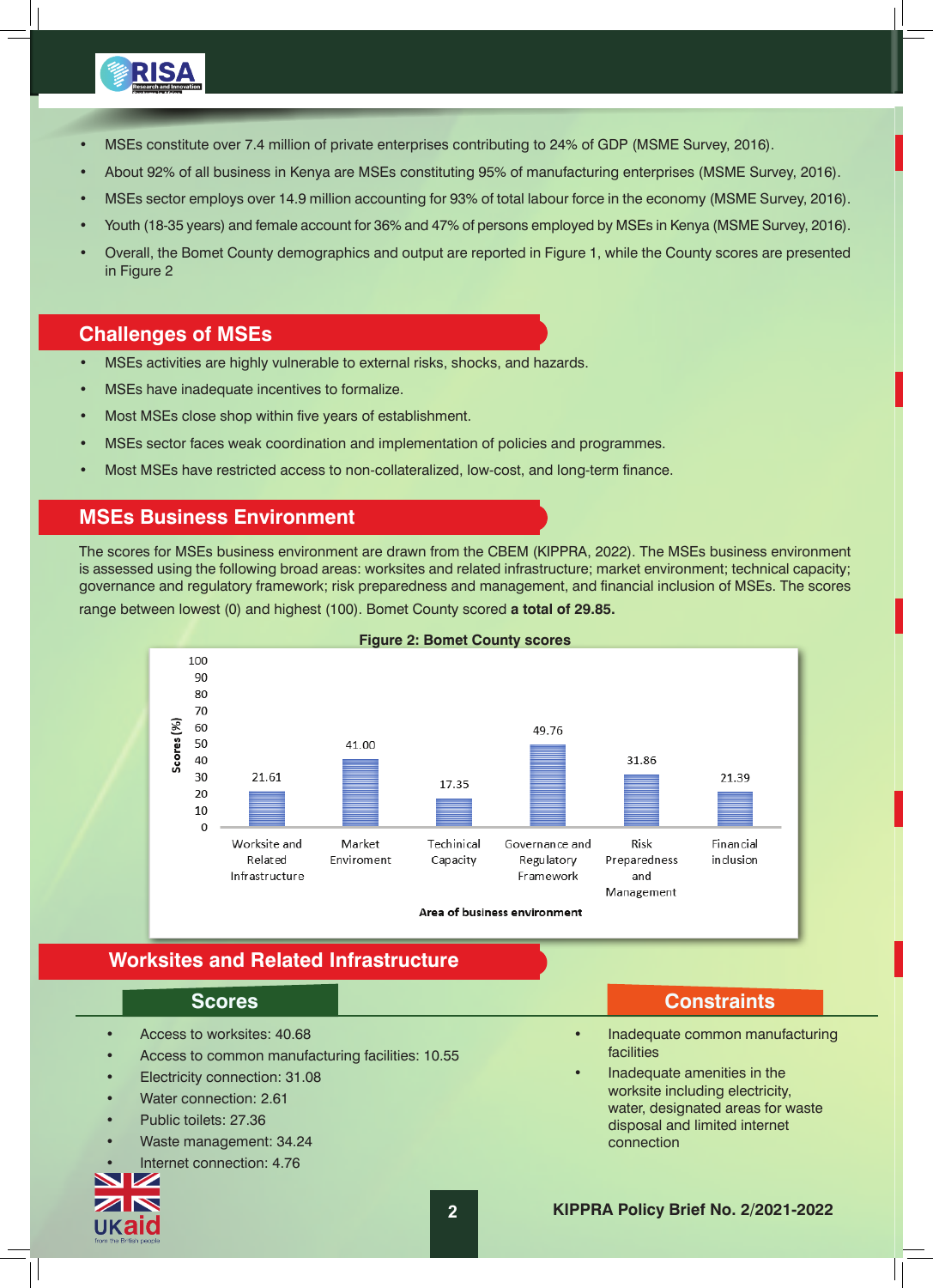

# **Market Environment**

### **Scores Constraints**

- Access to Government Procurement Opportunities (AGPO): 11.08
- Ease of access to road infrastructure to the market: 73.62
- Access to markets: 79.35
- Unfair competition practices: 23.45
- Quality of support infrastructure in the market: 48.31
- Trade participation: 10.21

## **Technical Capacity**

- Training (capacity building) for MSEs: 15.74
- Coping with new technological trends: 6.52
- Knowledge and skills gap: 53.85
- MSEs survival rate: 38.01
- Access to incubation services: 7.30
- Innovations: \*
- Patenting: 0.04

### **Governance and Regulatory Framework**

- Licensing and issuance of permits: 69.20
- Corruption manifestation: 6.52
- Crime and public security: 75.05
- Self-regulation: 76.15
- Policy and regulatory framework: 21.89

### **Risk Preparedness and Management**

- Status of risk preparedness and management: 26.58
- Knowledge and uptake of social security: 37.14

# **Financial Inclusion**

- Access to savings and credit facilities: \*
	- Financial innovation literacy and use: 39.09
- Taking advantage of the Credit Guarantee scheme: 25.08

### **Note**

- 1. \* Denotes not assessed because facilities/services not available.
- 2. A higher score on corruption manifestation indicates a lower level of perceived corruption.
- 3. A higher score on unfair competition practices indicates existence of few such practices.
- ukalo

| <b>AGPO</b>                                                                                       |
|---------------------------------------------------------------------------------------------------|
| High levels of unfair competition<br>practices manifested majorly through<br>contract enforcement |
| Inadequate quality of support<br>infrastructure in the market                                     |
| Low trade participation due to few<br>approaches in promoting local and<br>international trade    |

Low level of awareness and uptake of

### **Scores Constraints**

- **Limited skills**
- Low rate of understanding and adaptation of new technology
- Inadequate incubation services
- Low uptake of innovation and patenting

### **Scores Constraints**

- High levels of corruption within the worksites
- Inadequate awareness on existing policies and laws and low participation in their formulation

### **Scores Constraints**

• Insufficient risk preparedness and management and low uptake of social security including health and business insurance

### **Scores Constraints**

- Undiversified access to financial services • Limited awareness on Credit Guarantee
- Scheme

**KIPPRA Policy Brief No. 2/2021-2022 3**